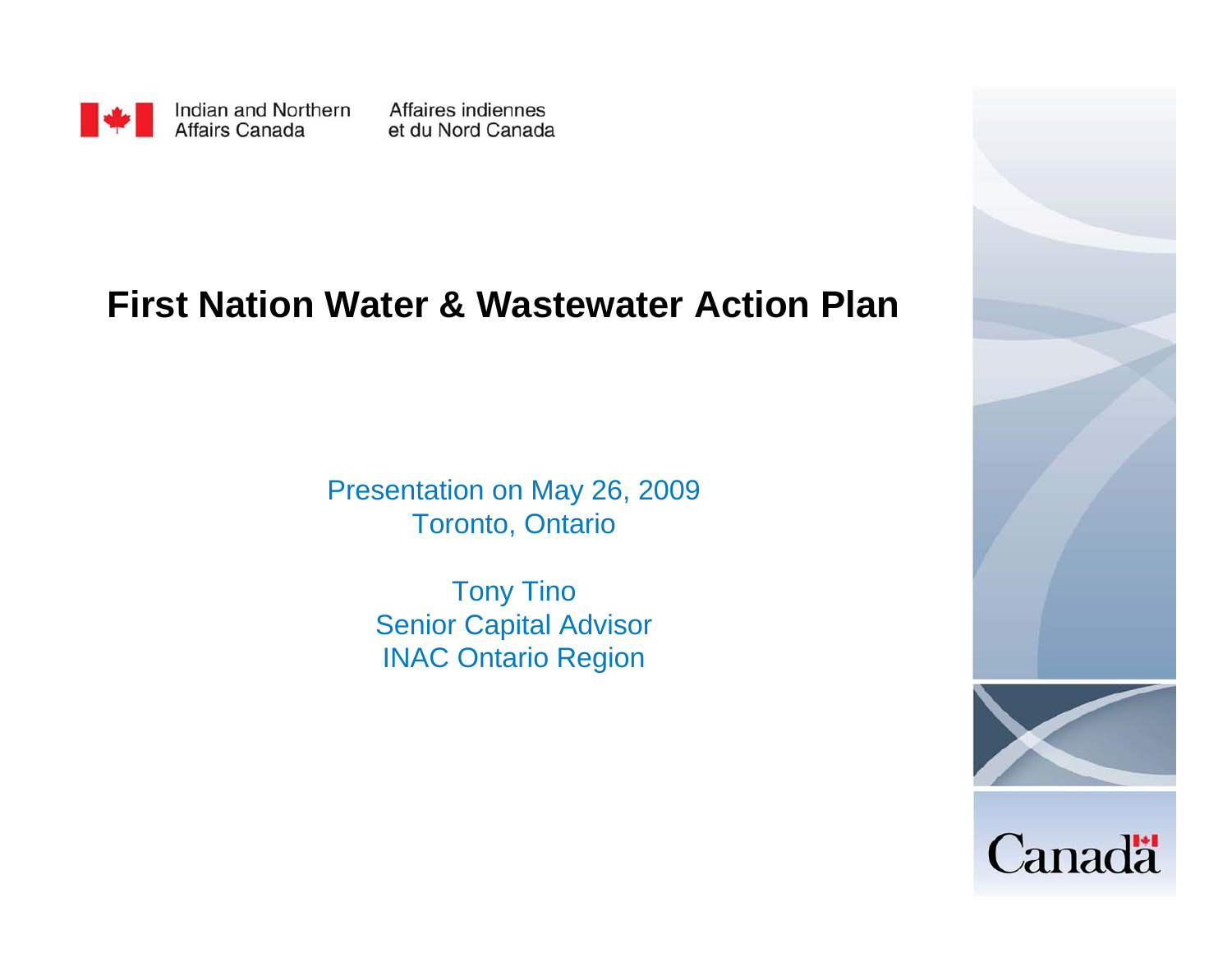

## **1 in 4 Ontario First Nations is a small, remote community**



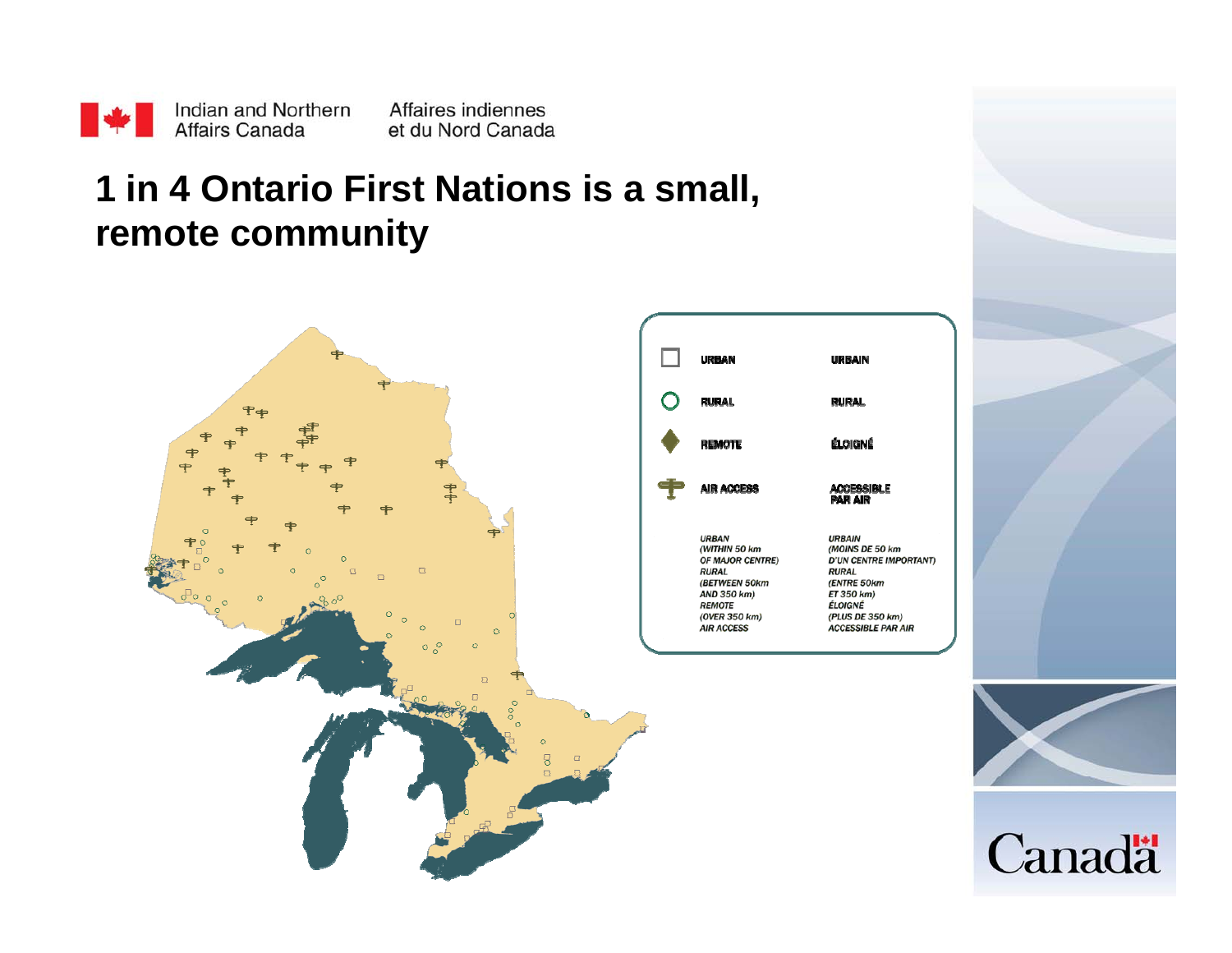

# **History of Water Strategy**

- •May 2000 – Walkerton
- $\bullet$ Sept 2001 – First National Assessment
- $\bullet$  May 2003 – First Nations Water Management Strategy (FNWMS)
- • September 2005 - Report on Drinking Water in First Nations **Communities**
- $\bullet$ March 2006 – Plan of Action for Drinking Water on Reserve
- $\bullet$  December 2006 - Report of the Expert Panel on Safe Drinking Water for First Nations
- $\bullet$ June 2007 - Report on Safe Drinking Water for First Nations
- • December 2007 - Summative Evaluation of the First Nations Water Management Strategy
- • April 2008 – First Nations Water and Wastewater Action Plan (FNWAP)



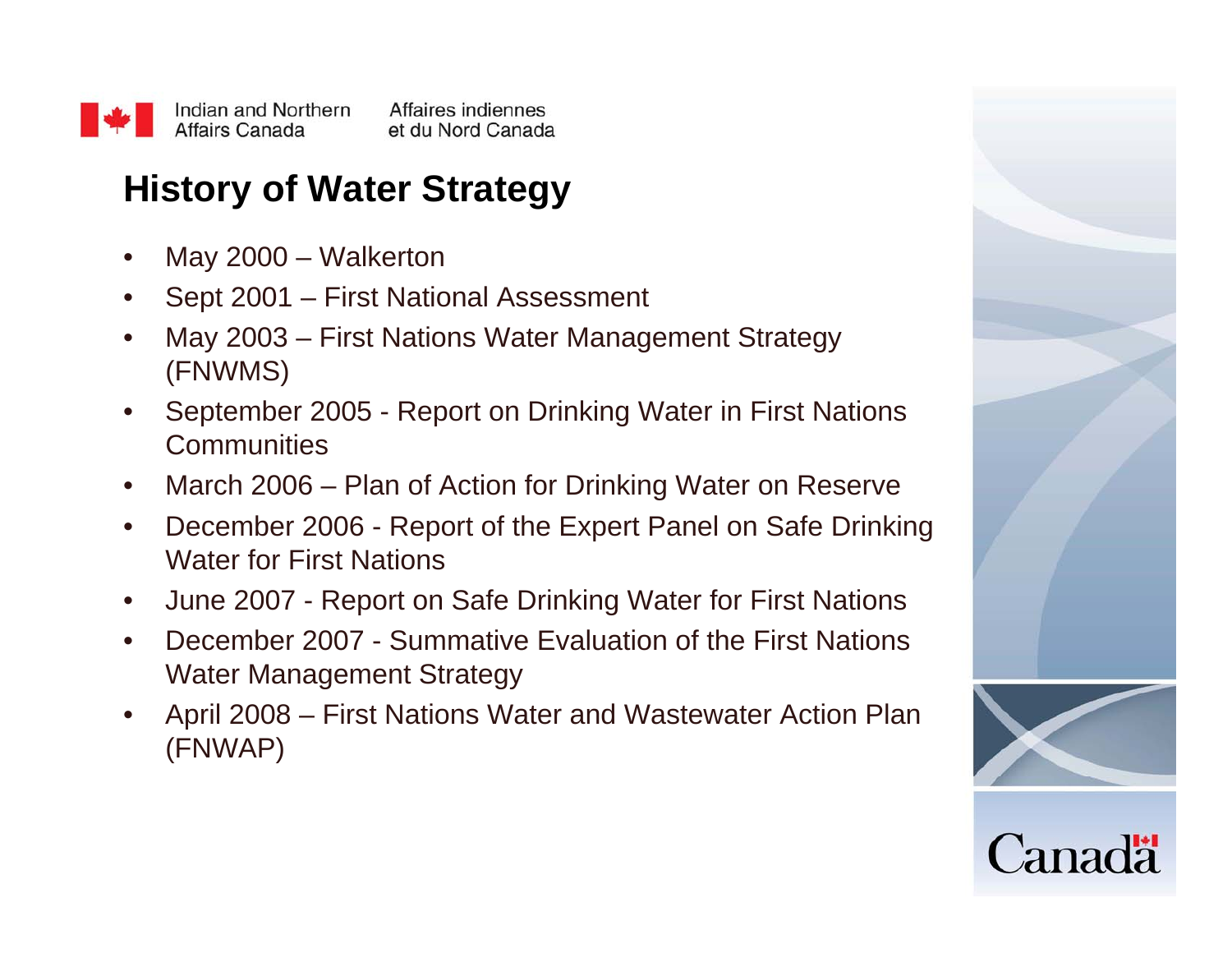

# **First Nation Stakeholders involved in the Management of Water on Reserve**

- $\bullet$ There are 126 recognized First Nations in Ontario
- • 14 Tribal Councils: act as technical advisors to affiliated First **Nations**
- $\bullet$  The Ontario First Nations Technical Services Corporation: acts as a technical advisor to unaffiliated First Nations
- $\bullet$  4 Provincial-Territorial Organizations: guide policy development and lobby on behalf of their member First Nations for resource allocation.
- • The Chiefs of Ontario: is the regional voice of the Assembly of First Nations

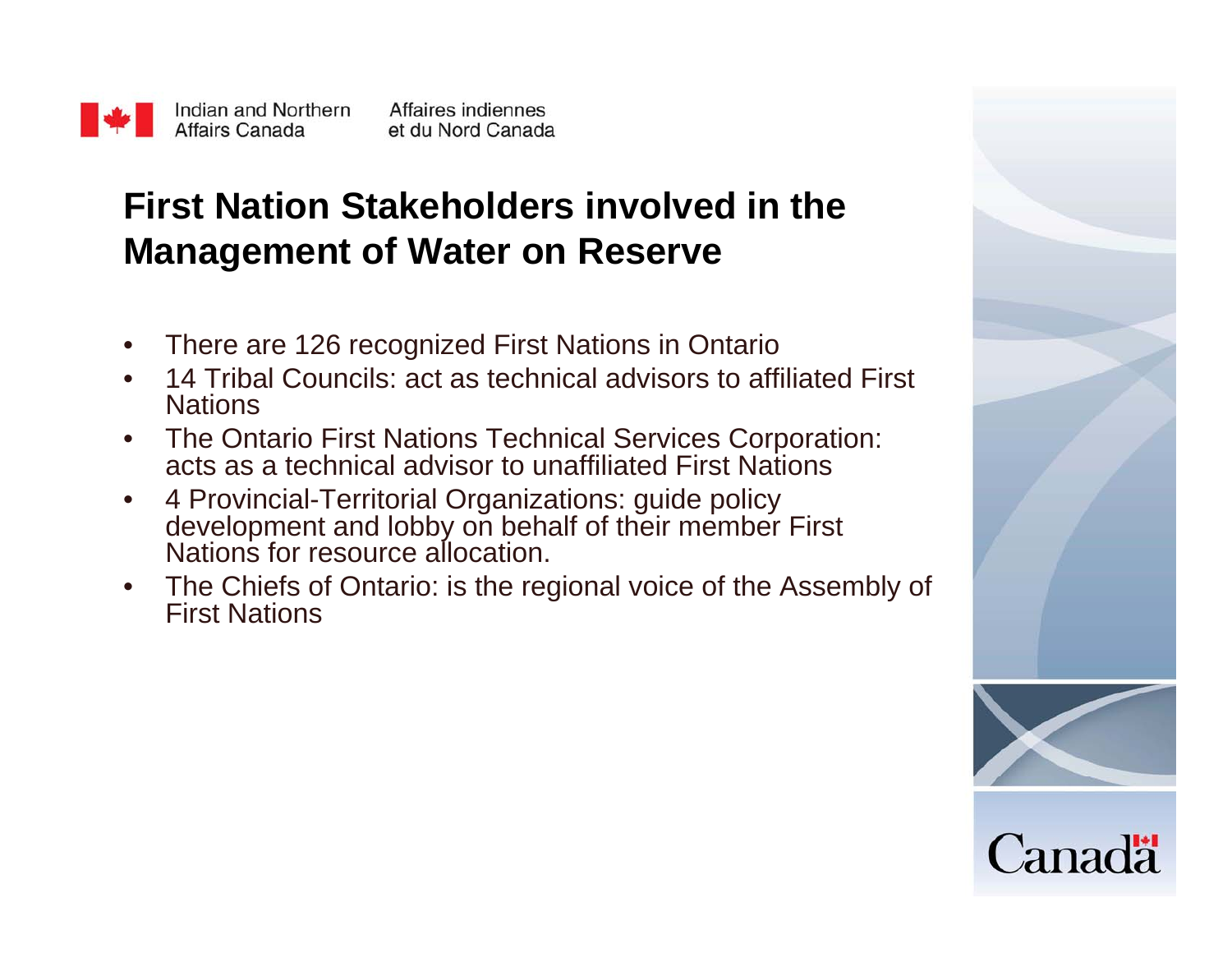

### **FNWWAP Activities**

- $\bullet$ Enhanced Facility O&M Funding
- •Circuit Rider Training Program (CRTP)
- $\bullet$ Operator Training Subsidy
- $\bullet$ Major Capital Infrastructure
- $\bullet$ Safe Water Operations Program (SWOP)
- $\bullet$ 24/7 Emergency Response Services

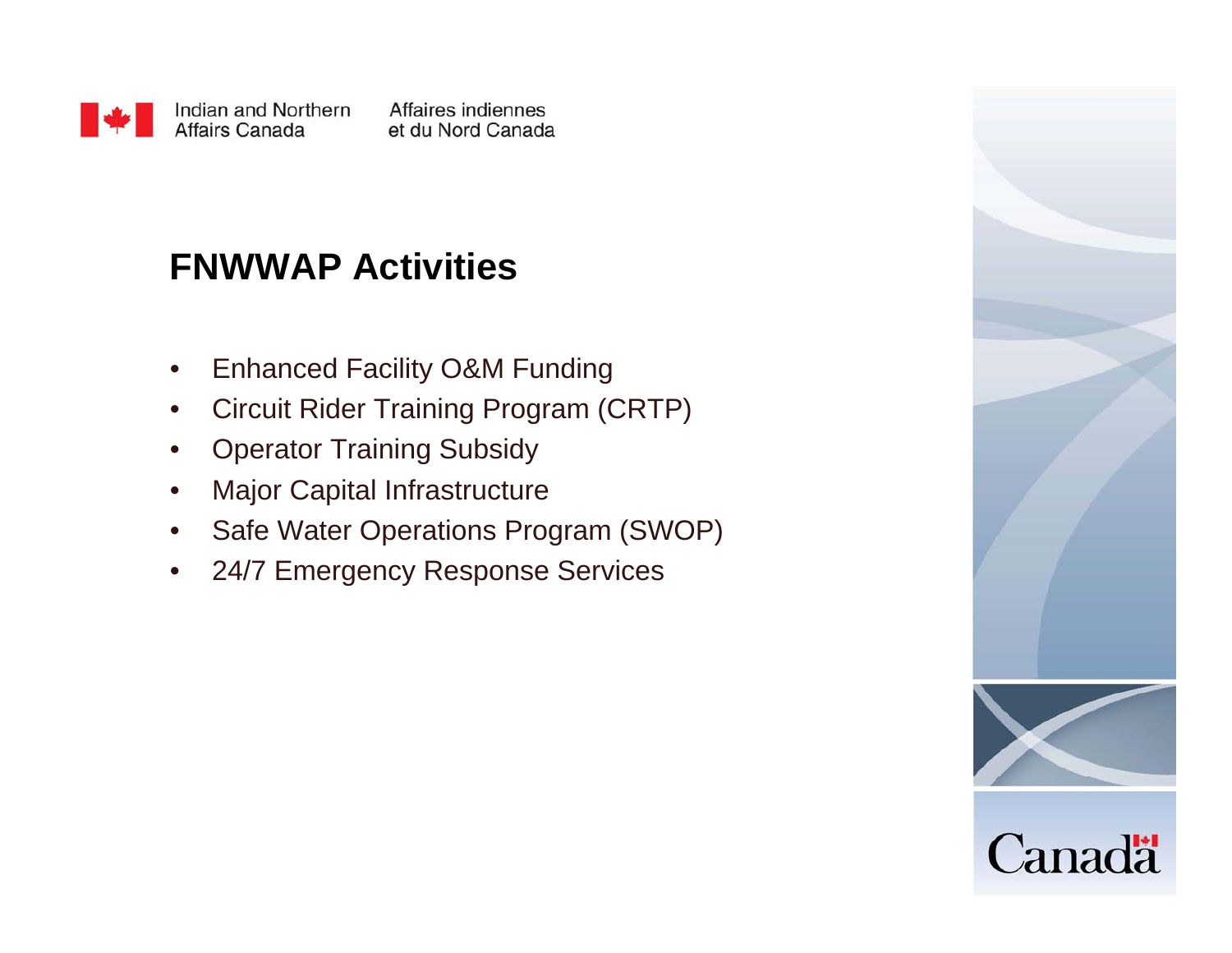

#### **2007 Report on Safe Drinking Water for First Nations**

- $\bullet$  The Senate Standing Committee on Aboriginal Peoples released their report in June 2007 regarding the provision of safe drinking water to First Nations reserves.
- $\bullet$  The report contained two major recommendations for the Government of Canada:
- $\bullet$  Conduct a professional audit of water system facilities and an independent needs assessment in relation to the delivery of water on reserve; and
- $\bullet$  Undertake a comprehensive consultation process regarding legislative options to water in First Nations communities.